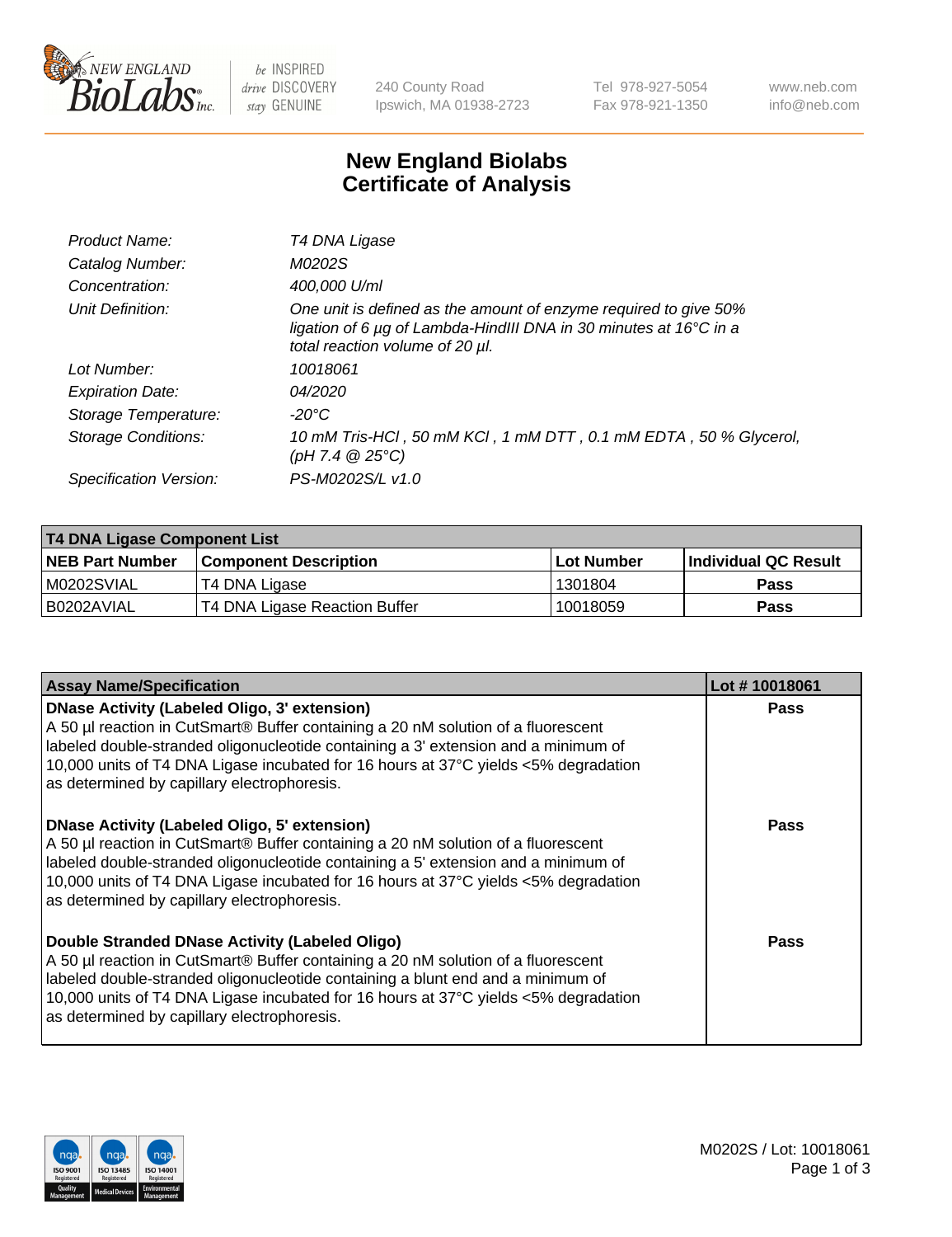

be INSPIRED drive DISCOVERY stay GENUINE

240 County Road Ipswich, MA 01938-2723 Tel 978-927-5054 Fax 978-921-1350

www.neb.com info@neb.com

| <b>Assay Name/Specification</b>                                                                                                                                                                                                                                                                                                                                                                                    | Lot #10018061 |
|--------------------------------------------------------------------------------------------------------------------------------------------------------------------------------------------------------------------------------------------------------------------------------------------------------------------------------------------------------------------------------------------------------------------|---------------|
| <b>Endonuclease Activity (Nicking)</b><br>A 50 µl reaction in NEBuffer 1 containing 1 µg of supercoiled PhiX174 DNA and a<br>minimum of 2000 units of T4 DNA Ligase incubated for 4 hours at 37°C results in <10%<br>conversion to the nicked form as determined by agarose gel electrophoresis.                                                                                                                   | <b>Pass</b>   |
| <b>Exonuclease Activity (Radioactivity Release)</b><br>A 50 µl reaction in NEBuffer 1 containing 1 µg of a mixture of single and<br>double-stranded [3H] E. coli DNA and a minimum of 2000 units of T4 DNA Ligase<br>incubated for 4 hours at 37°C releases <0.1% of the total radioactivity.                                                                                                                      | <b>Pass</b>   |
| <b>Ligation and Recutting (Terminal Integrity, Digested DNA)</b><br>A 20 µl reaction in 1X T4 DNA Ligase Reaction Buffer containing 2 µg of Lambda<br>DNA-HindIII Digest and a minimum of 4000 units of T4 DNA Ligase incubated for 16<br>hours at 37°C results in >95% ligation of the DNA fragments as determined by agarose<br>gel electrophoresis. Of these ligated fragments, >95% can be recut with HindIII. | <b>Pass</b>   |
| <b>Non-Specific DNase Activity (16 Hour)</b><br>A 50 µl reaction in NEBuffer 1 containing 1 µg of CIP-treated Lambda-HindIII DNA and<br>a minimum of 2000 units of T4 DNA Ligase incubated for 16 hours at 37°C results in a<br>DNA pattern free of detectable nuclease degradation as determined by agarose gel<br>electrophoresis.                                                                               | <b>Pass</b>   |
| <b>Protein Concentration (A280)</b><br>The concentration of T4 DNA Ligase is 0.4 mg/ml +/- 10% as determined by UV<br>absorption at 280 nm. Protein concentration is determined by the Pace method using<br>the extinction coefficient of 57,675 and molecular weight of 55,292 daltons for T4<br>DNA Ligase (Pace, C.N. et al. (1995) Protein Sci., 4, 2411-2423).                                                | <b>Pass</b>   |
| <b>Protein Purity Assay (SDS-PAGE)</b><br>T4 DNA Ligase is ≥ 95% pure as determined by SDS-PAGE analysis using Coomassie Blue<br>detection.                                                                                                                                                                                                                                                                        | <b>Pass</b>   |
| qPCR DNA Contamination (E. coli Genomic)<br>A minimum of 2000 units of T4 DNA Ligase is screened for the presence of E. coli<br>genomic DNA using SYBR® Green qPCR with primers specific for the E. coli 16S rRNA<br>locus. Results are quantified using a standard curve generated from purified E. coli<br>genomic DNA. The measured level of E. coli genomic DNA contamination is ≤ 1 E. coli<br>genome.        | Pass          |
| <b>RNase Activity (Extended Digestion)</b><br>A 10 µl reaction in NEBuffer 4 containing 40 ng of a 300 base single-stranded RNA<br>and a minimum of 1 µl of T4 DNA Ligase is incubated at 37°C. After incubation for 16<br>hours, >90% of the substrate RNA remains intact as determined by gel electrophoresis                                                                                                    | <b>Pass</b>   |